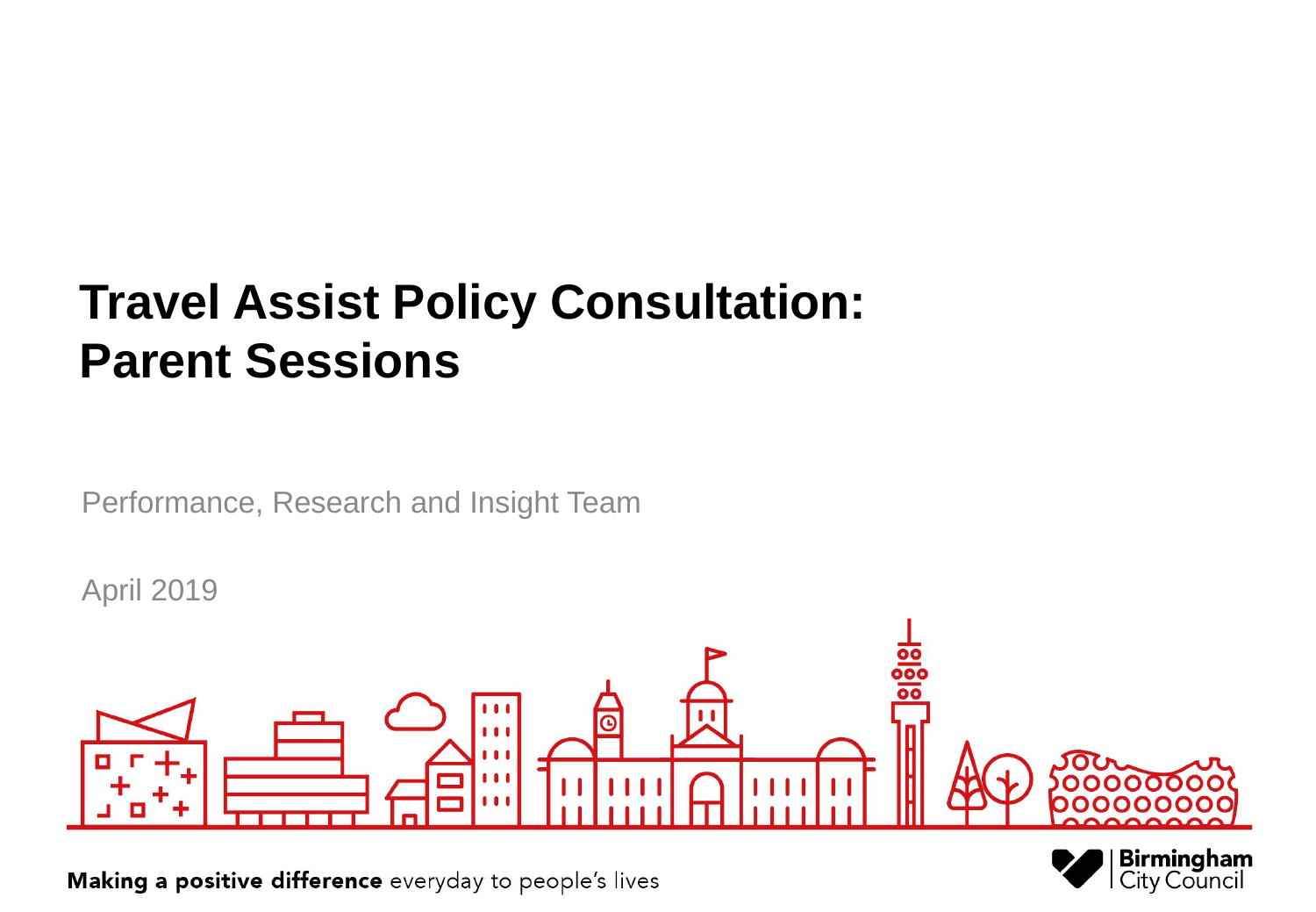## **Contents Page**

| Contributions for CYP Below Compulsory School Age Slide 10 |  |
|------------------------------------------------------------|--|
|                                                            |  |
|                                                            |  |
|                                                            |  |
|                                                            |  |
|                                                            |  |
|                                                            |  |

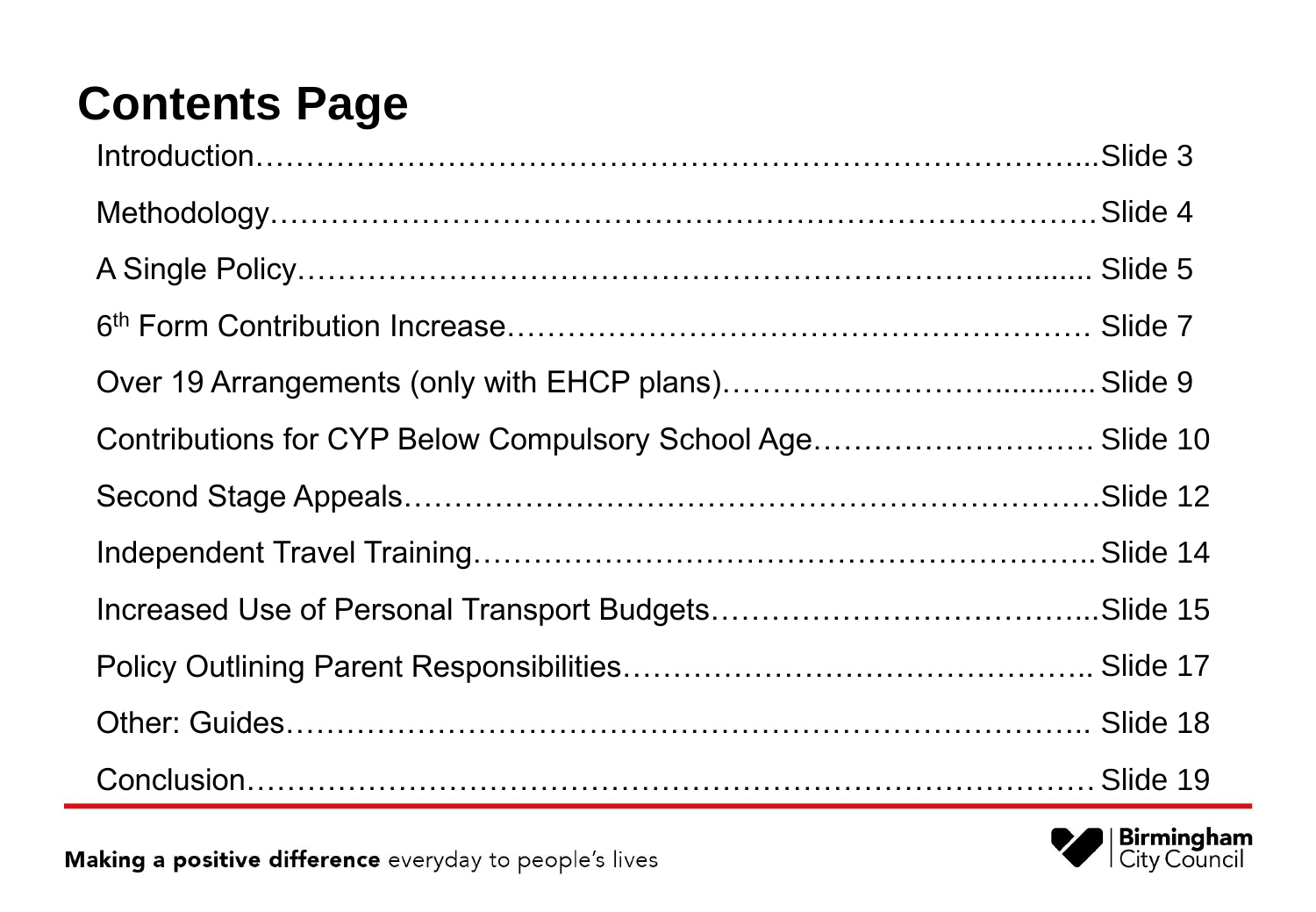#### **Introduction**

- As part of the Travel Assist Policy consultation, sessions were conducted with parents and children and young people (CYP) who currently use the Travel Assist service. This enabled the service to capture their feedback on the proposals, helping to better understand their views and use these to inform future discussions.
- This was done in conjunction with other consultation activity, which included an online survey.
- The sessions will enable the service to capture parents' and CYP's feedback on the proposals, helping to better understand their views and use these to inform future discussions about the way forward.

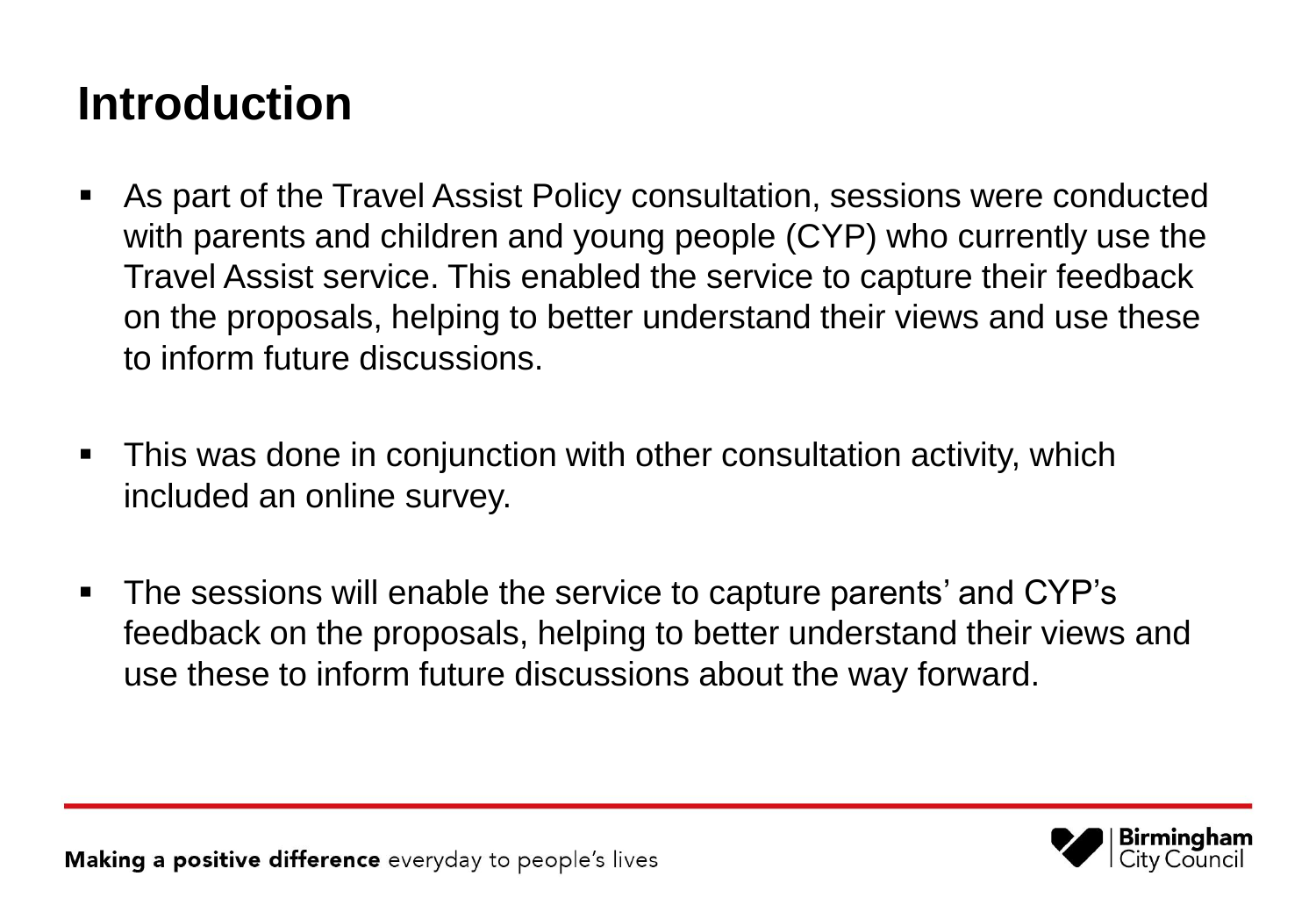### **Methodology**

- **Activity:** 8 sessions in total run by officers from the Children and Young People directorate at various SEN schools across the city
- **Sample:** Sessions were attended by parents and CYP who currently use the Travel Assist service.
- **Data collection:** notes were taken at each meeting by officers from the Children and Young People directorate
- **Analysis:** thematic analysis completed by the Performance Research and Insight (PRI) Team. While answers were given in response to questions, only the questions asked by parents and CYP will be reported here.
- **Reporting:** summary report produced by PRI team. This will feed into the Cabinet Report produced by colleagues from Children and Young People directorate.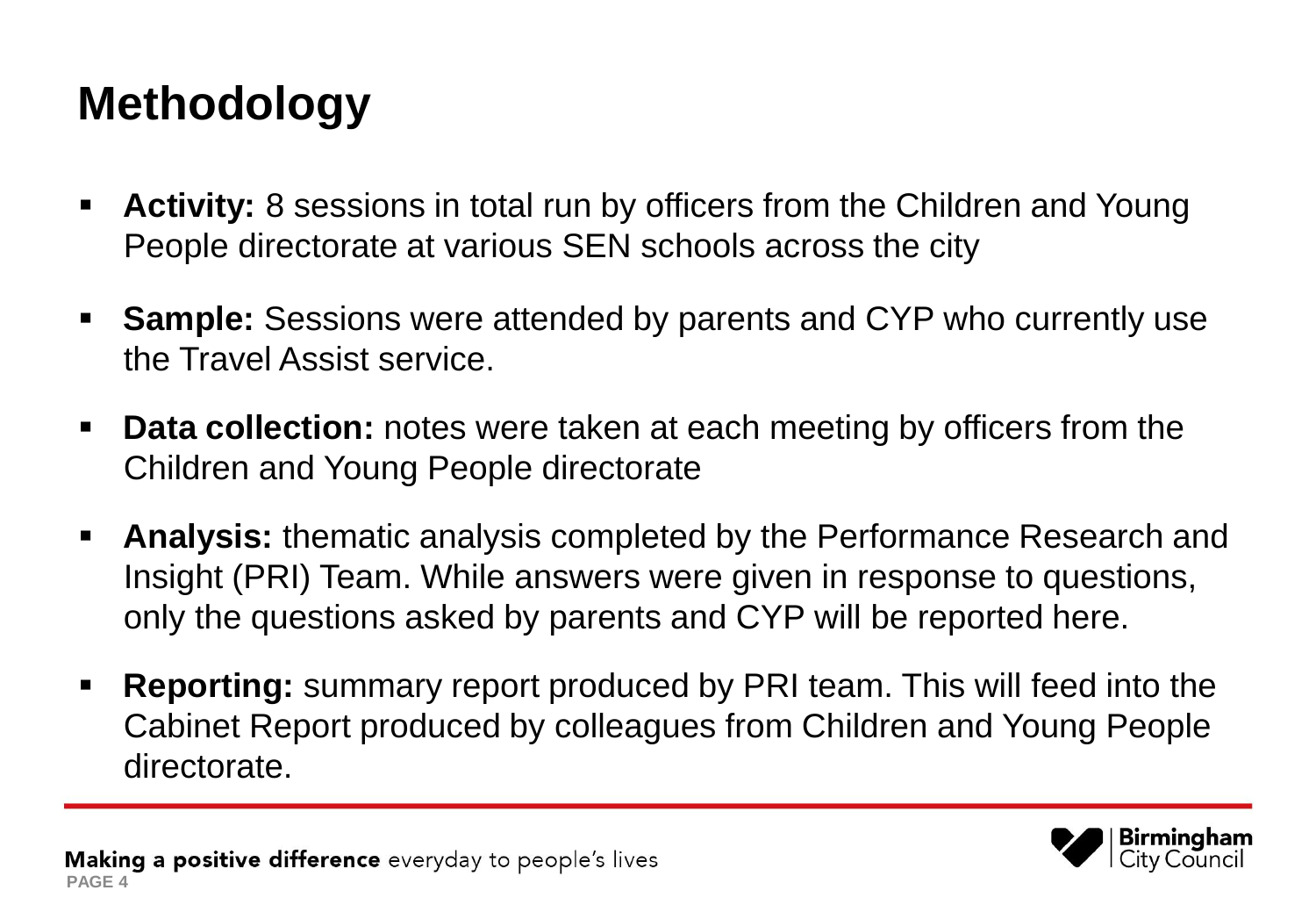# **A Single Policy (1)**

- There were a number of positive comments, with parents from 3 different sessions describing the policy as a *"good idea", "easier", "straightforward"* and *"mak[ing] sense"* and providing parents with clarity to understand *"what is coming next".*
- A couple of parents did, however, feel the policy could be simplified more and have better signposting.
- Some parents had some questions, and wanted clarity about:
	- What the benefits of a single document were.
	- Who would be affected by it.
	- Whether there was a new application form.
	- Where the responsibility for the paperwork lies.
	- How often parents would need to reapply.
	- Whether distance was a factor in being eligible for support.

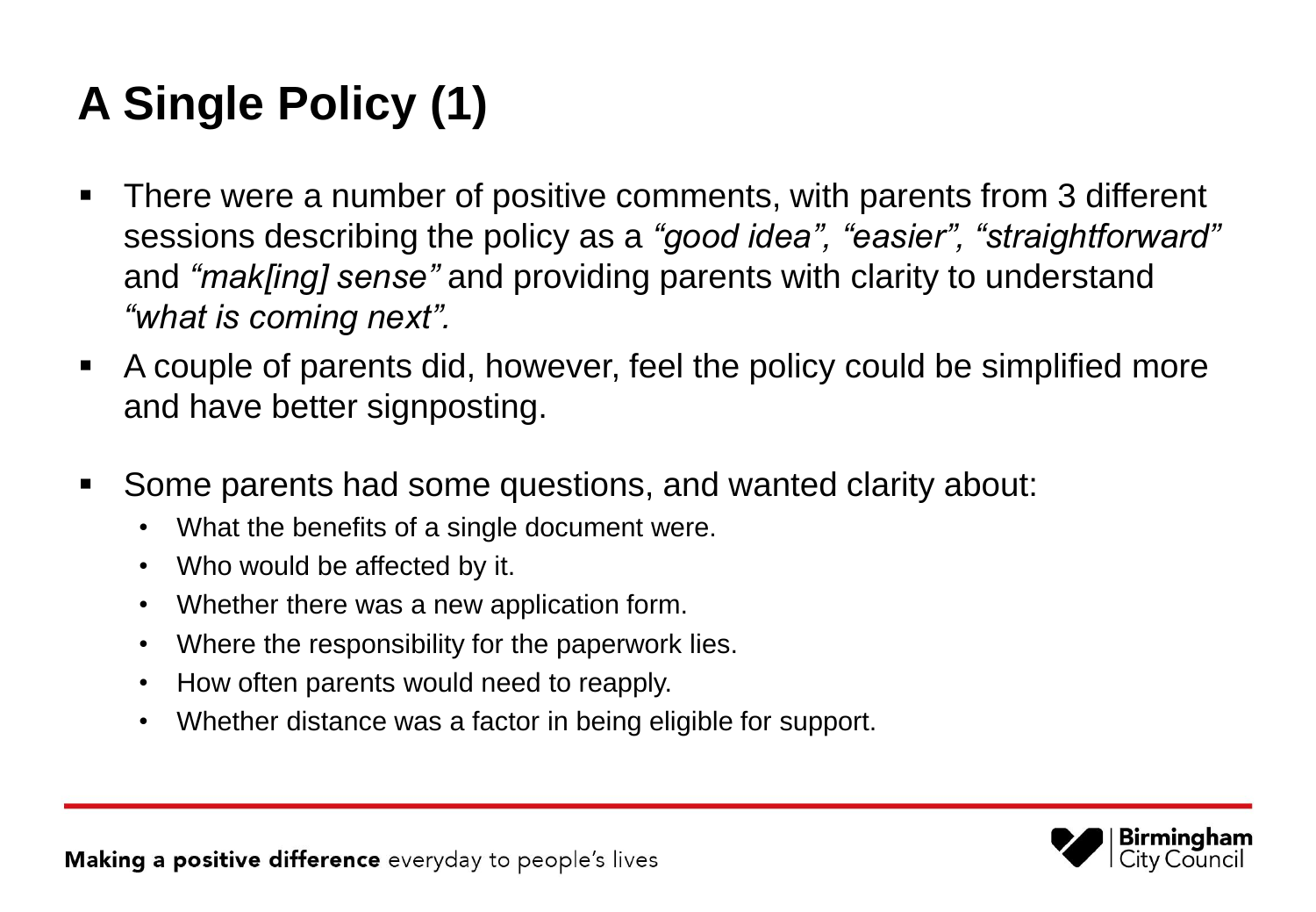# **A Single Policy (2)**

- There were also specific comments relating to age, including:
	- Different ages require different types/levels of support.
	- The focus should be on mental age and not actual age.
	- 16-19 year old CYP are being disadvantaged as it does not provide them with enough support.
	- Section relating to post 19 is not taking in account exceptional circumstances sufficiently in the criteria.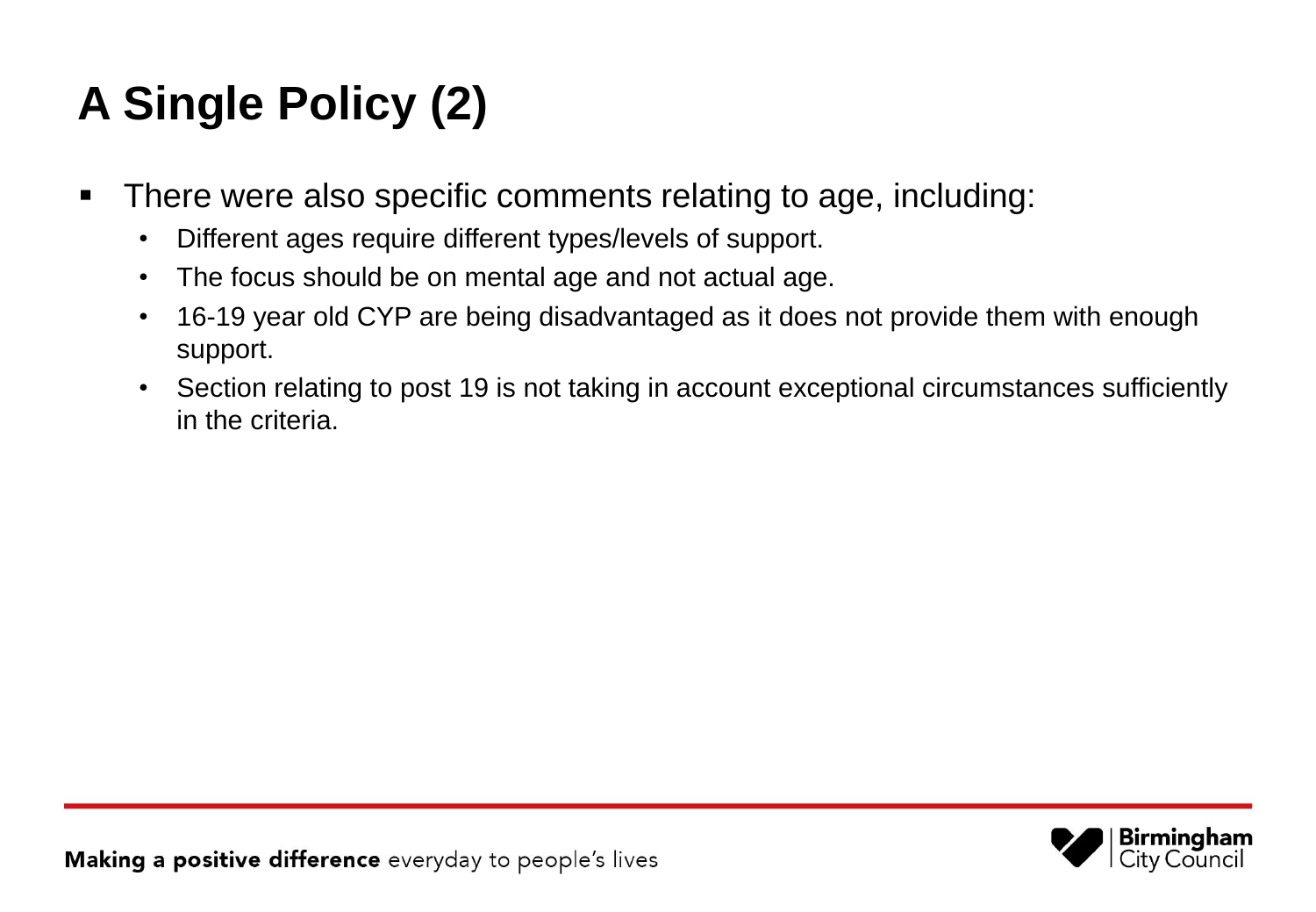### **Sixth Form Contribution Increase (1)**

- There was one positive comment made, which stated the contributions were *"reasonable, and not a lot to get [CYP] into school safe with a guide every day".*
- There were a number of questions relating to the process and the assessment. These included:
	- Whether there would be a new assessment.
	- What the guidelines/criteria for assessment are (e.g. income threshold levels, if CYP are on benefits and will be making the contribution (instead of parent), will there be a different in amount of contribution required).
	- Whether someone comes out to make the assessment.
	- How long the assessment takes.
- **Other questions included:** 
	- When exactly contributions are required e.g. at 16 years old or start of sixth form.
	- Whether they work with schools or council when applying for travel assistance.
	- Whether parents choice (e.g. not choosing the closest school) will impact on type of travel assistance received.

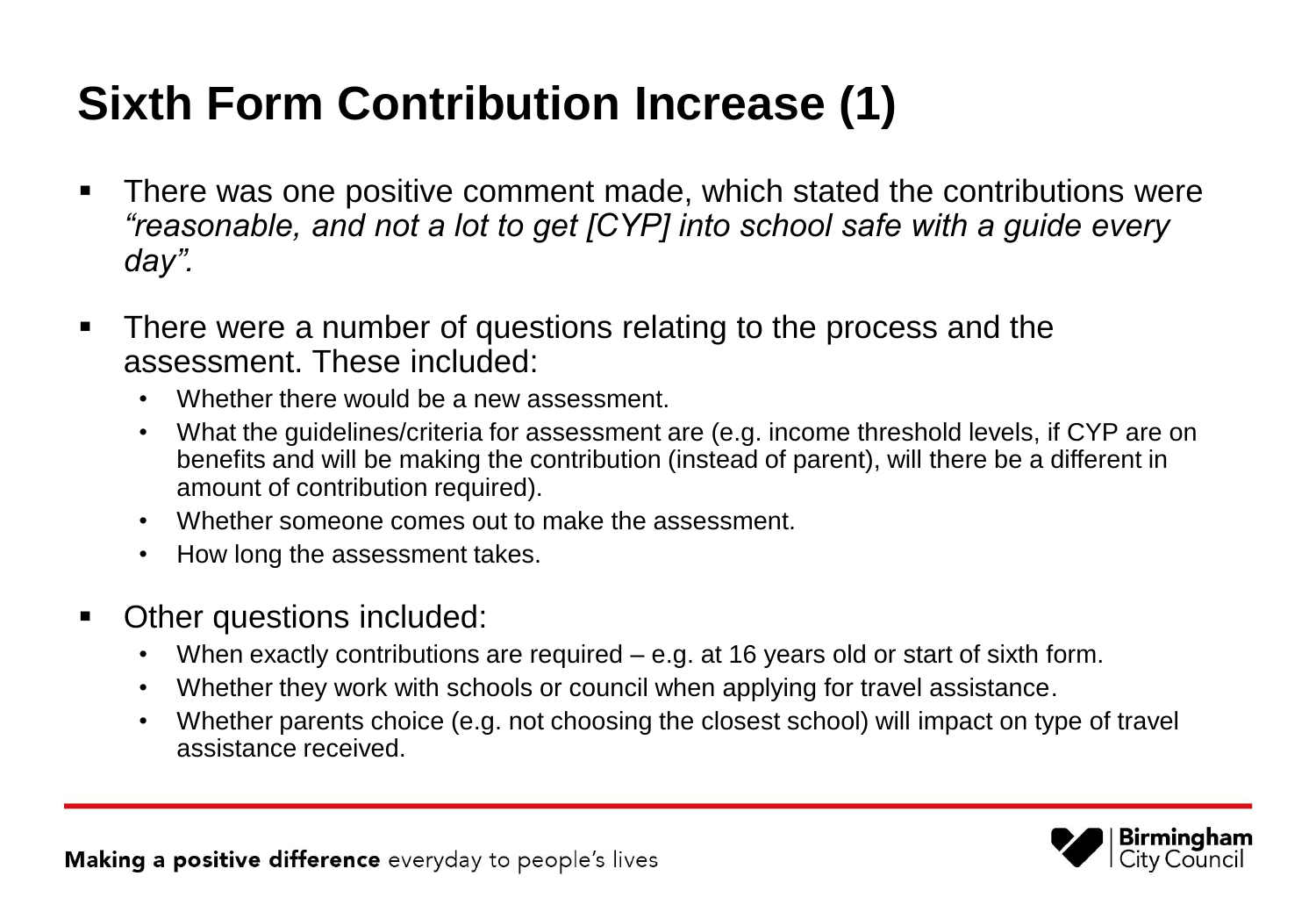### **6 th Form Contribution Increase (2)**

- **Some spoke about potential issues and impact on their lives:** 
	- Life is already difficult.
	- Concerns about affordability and difficulty paying and as a result incurring fines
	- May have little choice in allocation of school and location.
	- In exceptional cases (e.g. low income household, those in receipt of benefits, those with little control over type and location of school), is it possible to take circumstances into account in the assessment and consider waiving, reducing or means testing the contribution?
- Other comments included:
	- Issues with quality of service, with some asking whether this will improve if parents/CYP have to make contributions. One parent commented that they felt they would have no control over the service provided and were concerned about the lack of control and accountability relating to poor service.
	- One parent asked why they would be charged for 5 days when their CYP only attends for 4 days.

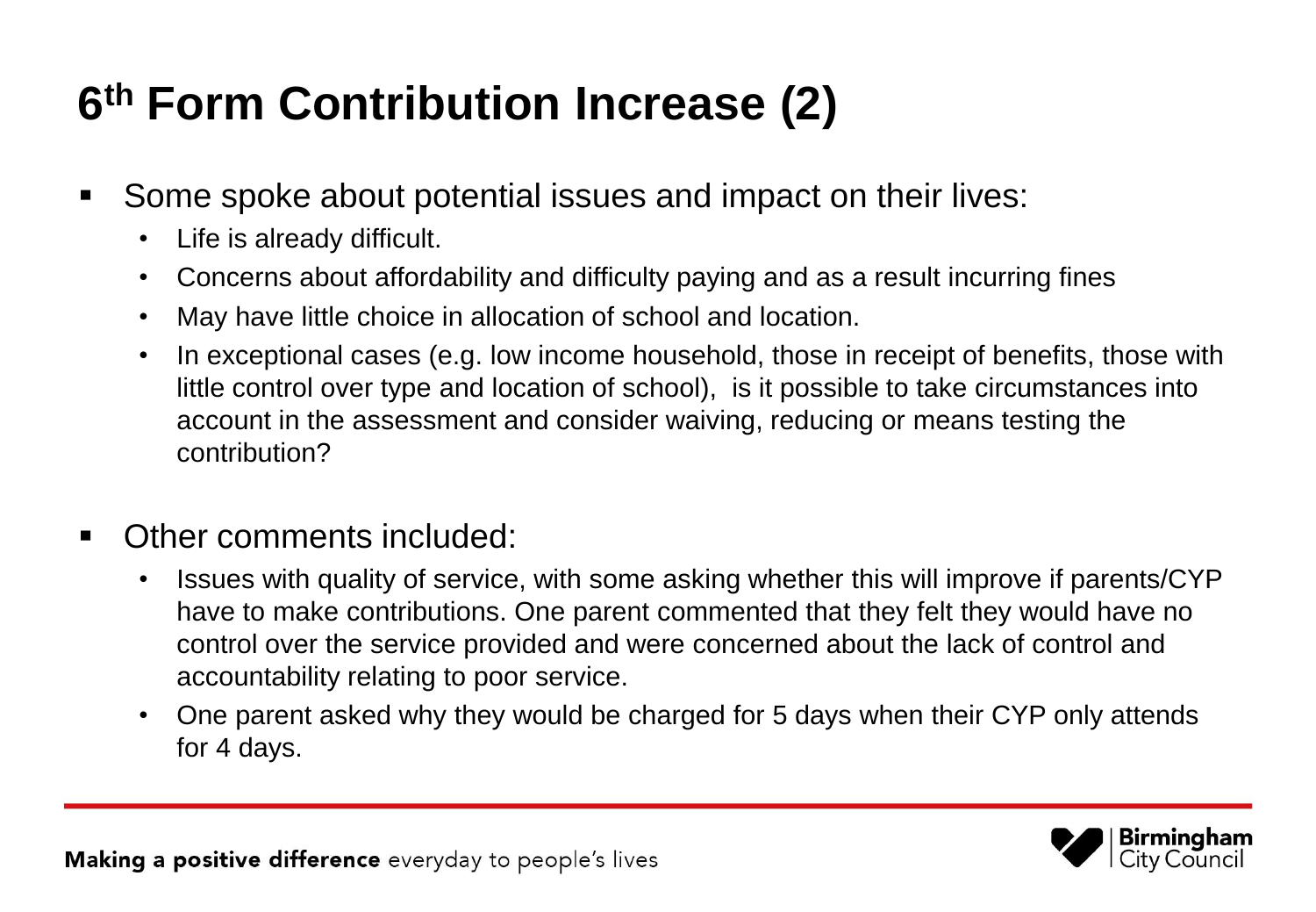### **Over 19 Arrangements (only with EHCP plans)**

- Parents had some key comments and questions concerning:
	- What the law says about post 19 provision.
	- Whether the charge is the same despite the distance.
	- Clarification on where responsibilities lie under different circumstances, i.e. when is it education and when is it adult social care?
	- Clarity on what exceptional circumstances are.
	- Vagueness of information in the policy, which requires more explanation.
	- The definition of CYP. Parents thought a definition would be helpful, with clarity around whether the age referred to is actual age or mental age.
- Some of the potential Issues and impacts identified included:
	- Concerns about being able to afford transport.
	- Policy was affecting those that were already struggling.
	- A likelihood of increased anxiety.
	- Feel like they are fighting for everything they get.
	- The perceived reduction in provision was described as potentially *"discriminatory"* as the risk is it will reduce the ability to access education.
	- How a smooth transition be ensured.

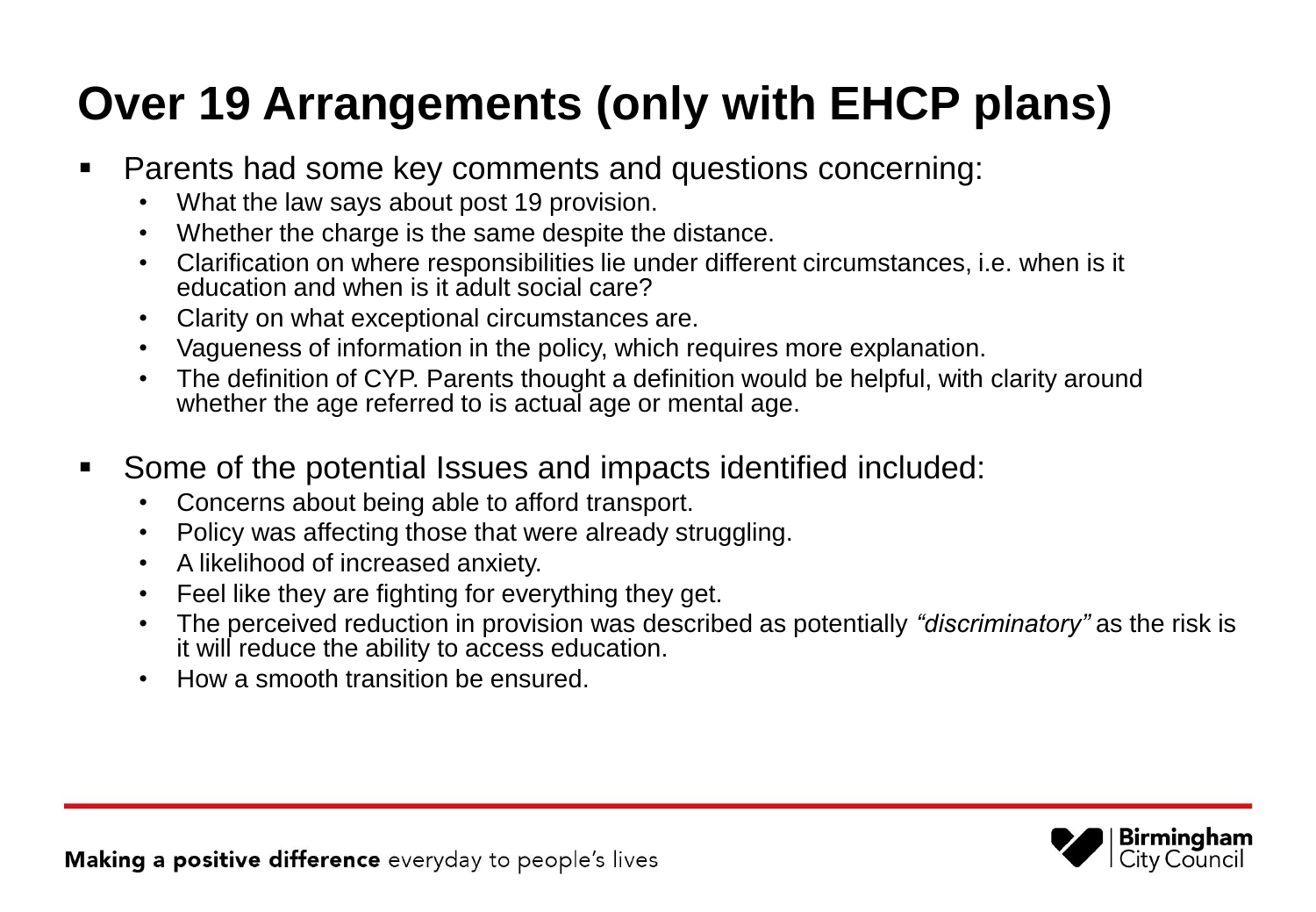# **Contributions for CYP Below Compulsory School Age (1)**

- All of the parents in one of the group sessions had no issues with this policy.
- In the other group sessions, questions were raised regarding the following:
	- What the criteria is.
	- What constitutes as an 'exceptional circumstance'.
	- Whether the policy is talking about council owned nurseries or private nurseries.
	- When the policy would be changed/implemented.
	- Whether it can be means tested.
	- Whether there would be additional travel assist staff available to parents to help with queries and provide support.
	- Whether parents can get money back if the service they receive is poor quality (e.g. poor/inconsistent communication).
	- What is the position if the child has an EHCP plan? Some parents felt that a delay in diagnosis (including where a diagnosis is not possible at such a young age) and production of EHCP plan could delay their access to travel assistance.

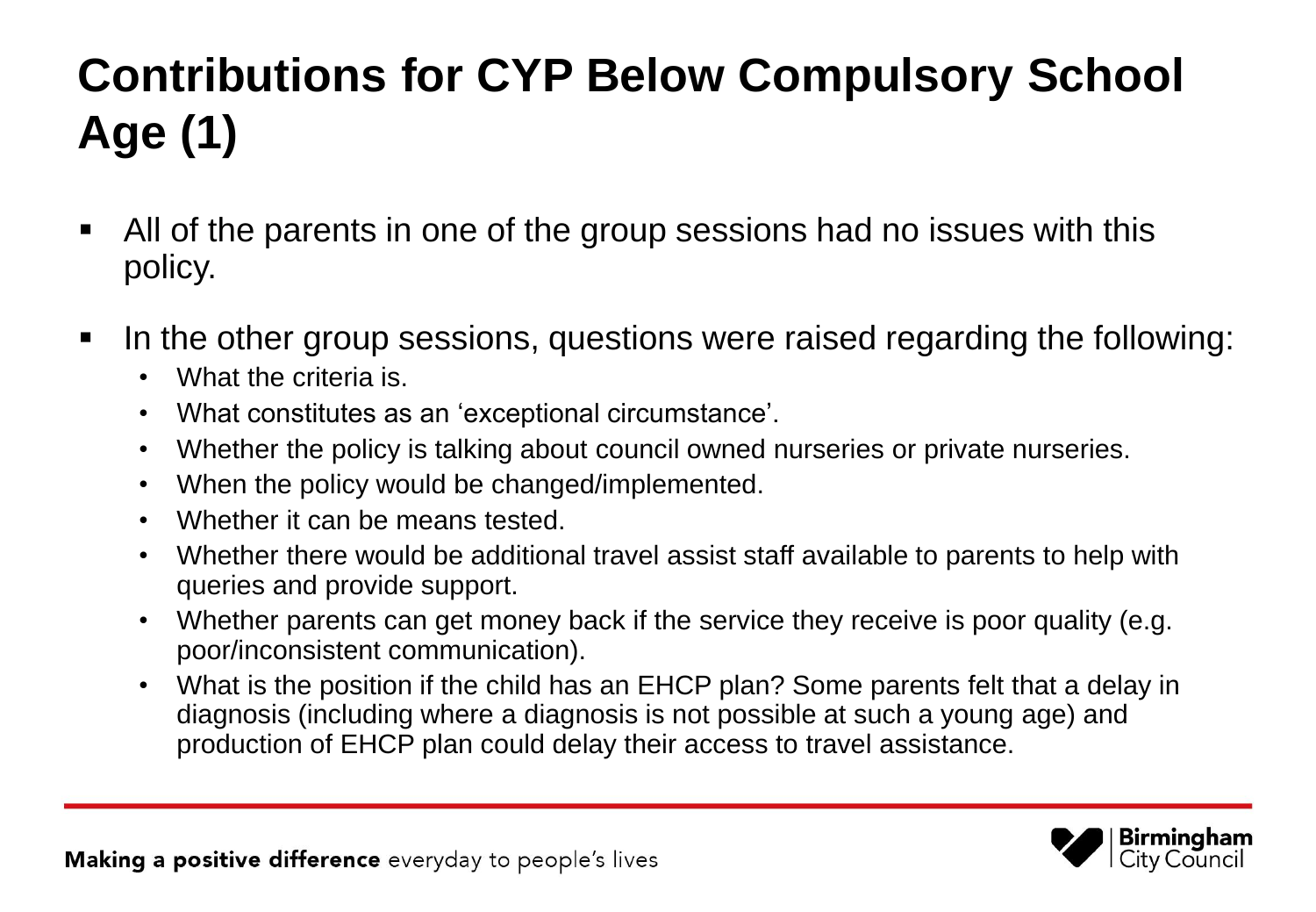## **Contributions for CYP Below Compulsory School Age (2)**

- Some of the potential issues and impacts identified included:
	- Contributions were seen as a potential barrier to accessing education.
	- Concerns that child's needs will not be met.
	- Increase in stress and anxiety among parents.
	- Concerns about how families are going to manage.

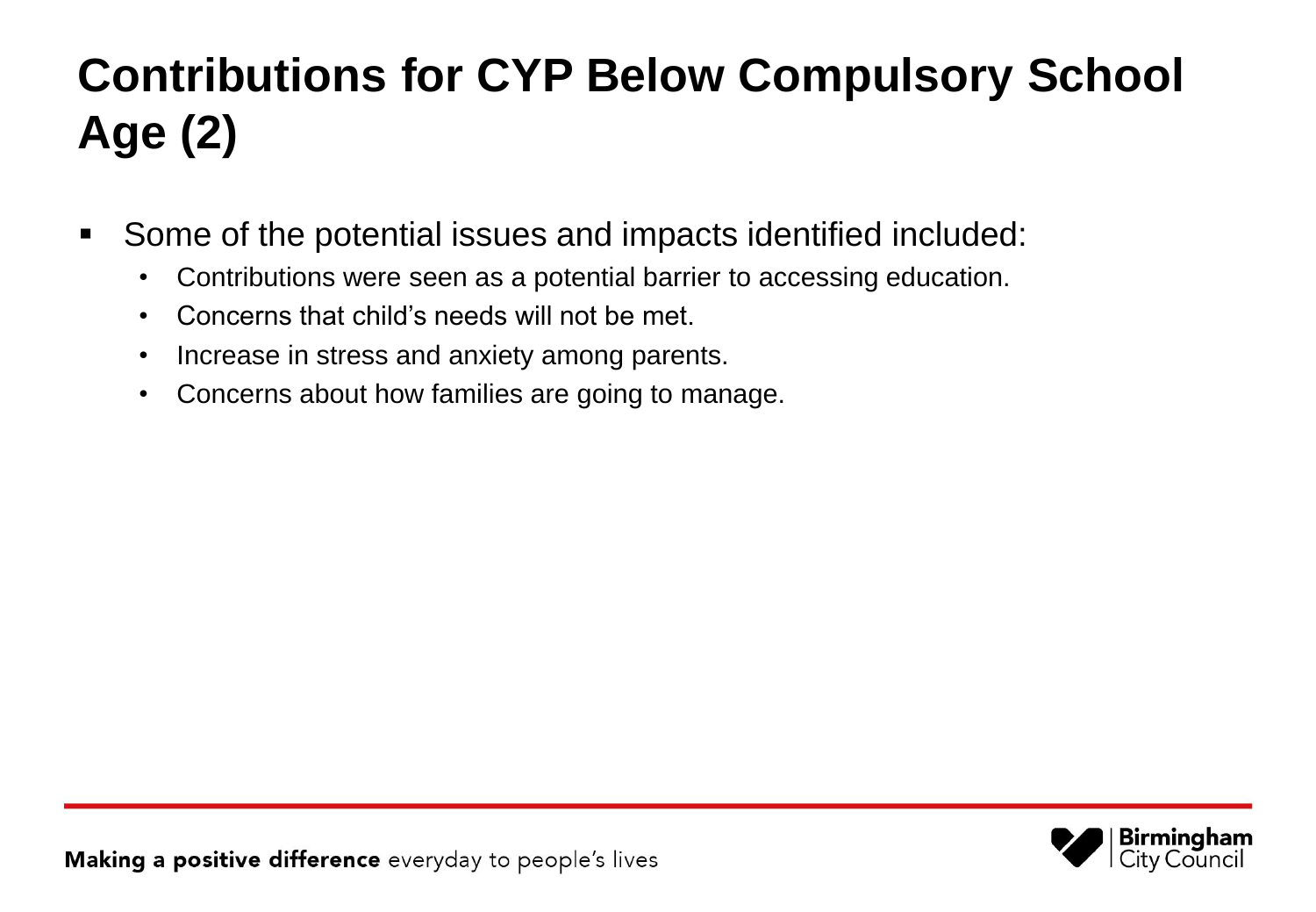### **Second Stage Appeals (1)**

- Some positive comments about changes to the appeals process included:
	- Like the idea of parents being able to attend appeals, with some perceiving parents to be the best advocates for CYP.
	- Increased frequency of meetings is welcome as it could speed up decisions and make the service more efficient.
- There was a mixed response to the proposed independent panel, with some stating that they prefer councillors, some preferring officers and professionals who know the child, some requesting "independent people from independent bodies" and others preferring a mixture of the above.
- The following, sometimes conflicting, factors were identified as important in a panel: impartiality/independence; ability to understand CYP special needs and family circumstances; and, parent struggles someone who is accountable to the public.

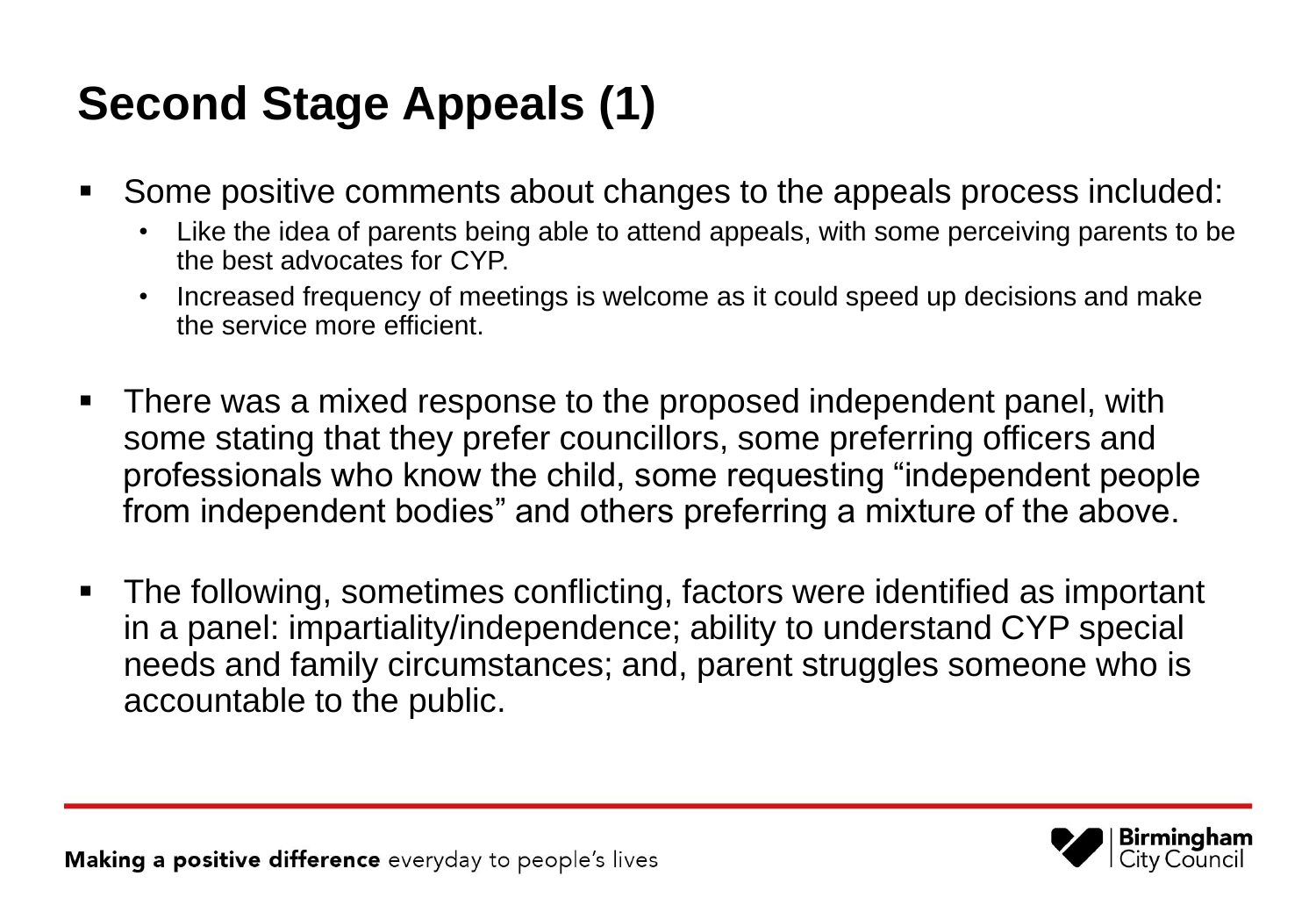### **Second Stage Appeals (2)**

- **The following concerns were identified:** 
	- Whether council staff on the panel can remain impartial and not have a conflict of interest.
	- Whether councillors have enough understanding of CYP with SEN.
	- Whether an independent panel will sufficiently understand the needs of CYP with SEN.
	- While for some parents advocating for their children is positive, others stated that some parents would not be capable of doing this effectively (e.g. parents who themselves have SEN and those who do not speak English fluently or at all).
- Advocates were seen as very important and one suggestion was that parents could be offered the option of taking their own support (e.g. family member) or offering them a professional advocate.
- One parent stated a timeline of the appeals process would be useful.

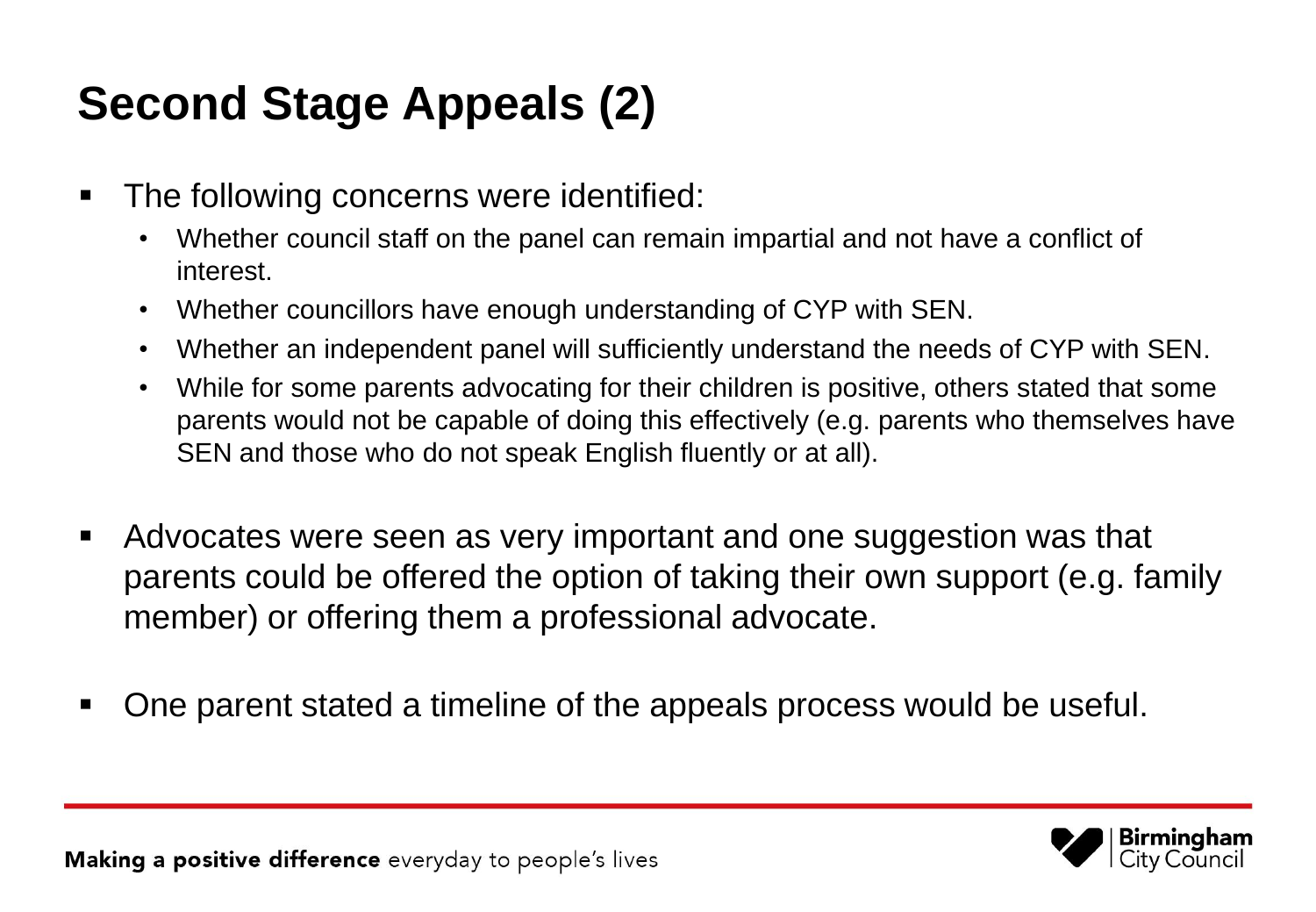### **Independent Travel Training**

- There were some positive comments which acknowledged that the Independent Travel Training could be beneficial for some CYP. One parent stated, *"I love the independence for my child."* Others, however, caveated their statements stating that it would be useful to some but inappropriate for others, and that it needed to "be done properly" for it to work.
- Some required clarity around the policy and process, for example:
	- What age groups is the training is appropriate for.
	- Whether the training will be voluntary or not.
	- Whether there is a cost for the training.
	- What "checks and balances" will be in place to ensure the safety of CYP.
	- Whether training was available to parents as well.
- Key concerns included:
	- Parent anxiety, particularly in relation to ensuring CYP are safe.
	- CYP may find it difficult to cope with (e.g. if they have never had experience using public transport or find it difficult to communicate with drivers etc).

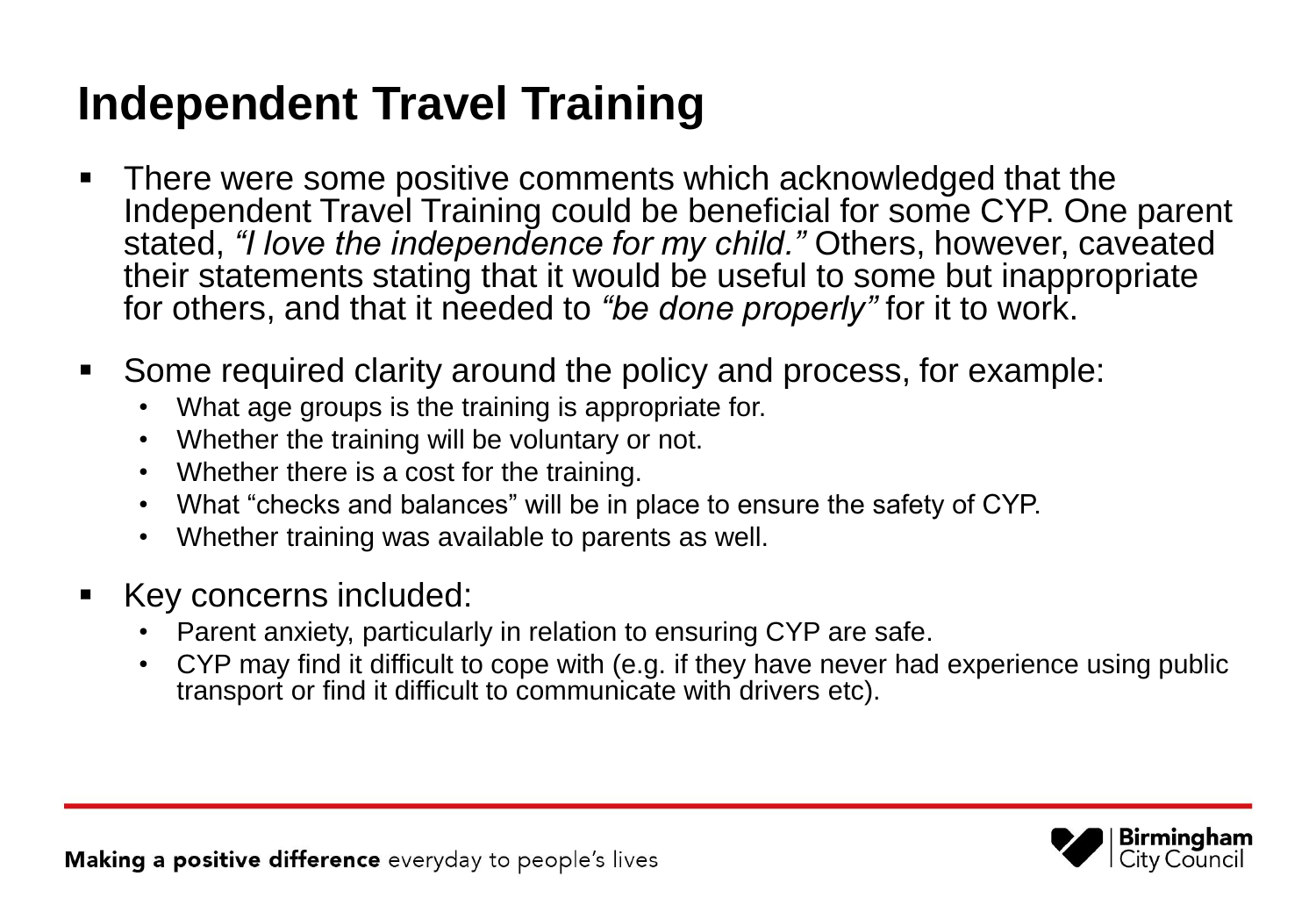### **Increased Use of Personal Transport Budgets (1)**

- Three parents stated or suggested that personal transport budgets was a good idea, with two of these, however, caveating this by stating either that it was not suitable for their own child or that it would depend on the school location/distance of journey.
- **Key questions raised included:** 
	- What is the budget?
	- Will the personal transport budget cover all of the transport costs?
	- Are the personal travel budgets going to increase in line with inflation?
	- What is the criteria? This needs to be clearer.
	- Will there be an assessment? If so, who will assess them?
	- When can you apply for it?
	- For those that have used it before, how easy is the process to sign up to?
	- Has the practical implications of this policy been assessed?
	- Are there other options or not, as it currently reads like it will be imposed on people?
	- Can this option be extended to 16-19 year old and post 19 CYP?

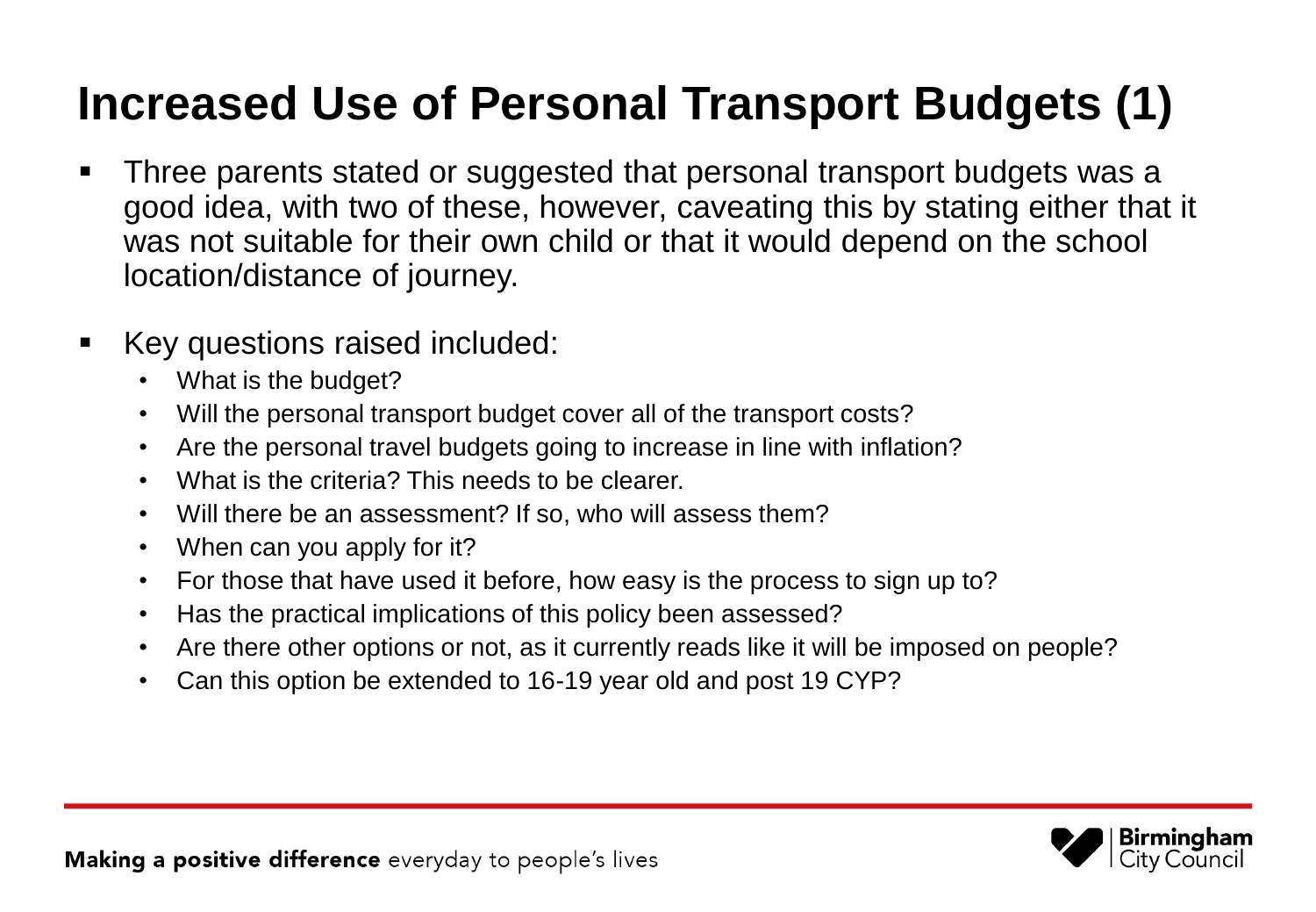### **Increased Use of Personal Transport Budgets (2)**

- Concerns and potential impacts identified include:
	- Perception that pushing the personal transport budgets means less travel provision, potentially resulting in more provision being taken away from those that are already struggling.
	- Whether the budget would cover the full travel costs.
	- Whether additional support will be available to provide assistance for unexpected costs arising (e.g. car breakdown, Green Air Zone charge) ?
	- Whether transport will be available to those that find personal transport budget unsuitable.
	- May impact on CYP's ability to access to education, making it more difficult.
	- Whether it will be the parents' responsibility to make travel arrangements etc (with particular concern for parents who do not have capacity to make arrangements) and how this will be assessed and dealt with.

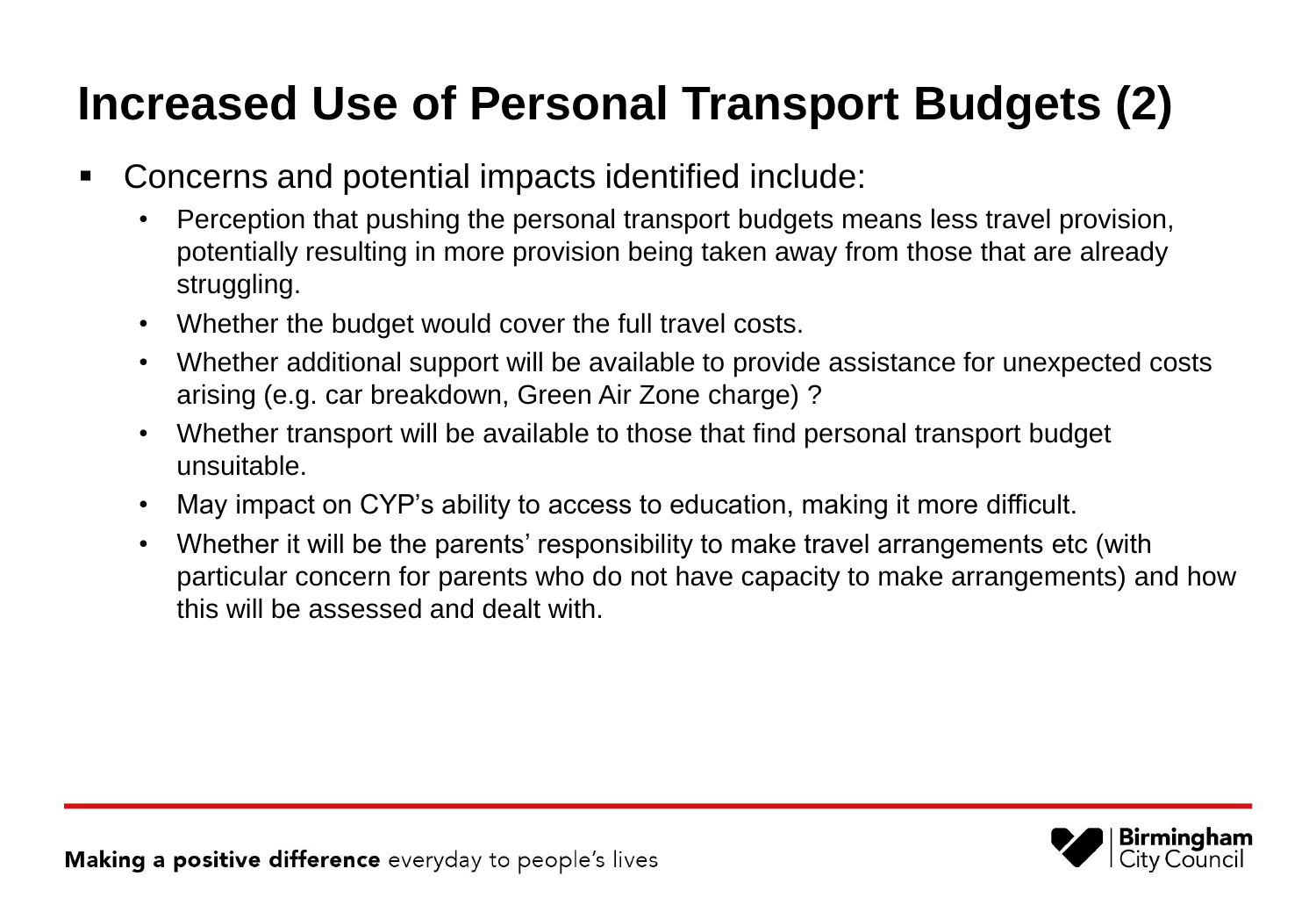### **Policy Outlining Parent Responsibilities**

- Key comments included:
	- Parents driving their children to school is at odds with the city's clean air ambitions.
	- Clarity around what would be deemed an 'exceptional circumstance' was (e.g. siblings schools too far from each other, parents' inability or difficulty maintaining work).
	- Some thought the policy needs rewording for greater clarity, including clear distinction on what the responsibilities of schools, council and parents are.
	- A number of parents also sought clarity of process (e.g. how do they apply and when?)
- Concerns raised included:
	- Impact on ability to work and in turn the financial impact it could have on the household income – e.g. one parent currently relies on the afternoon transport to maintain employment.
	- Whether parents will face fines for CYP consistently being late for school, suggesting it will be harder to get their children to school on time.
	- Whether there are additional responsibilities parents need to take on e.g. buying insurance, checking drivers' licence, MOT and insurance etc).

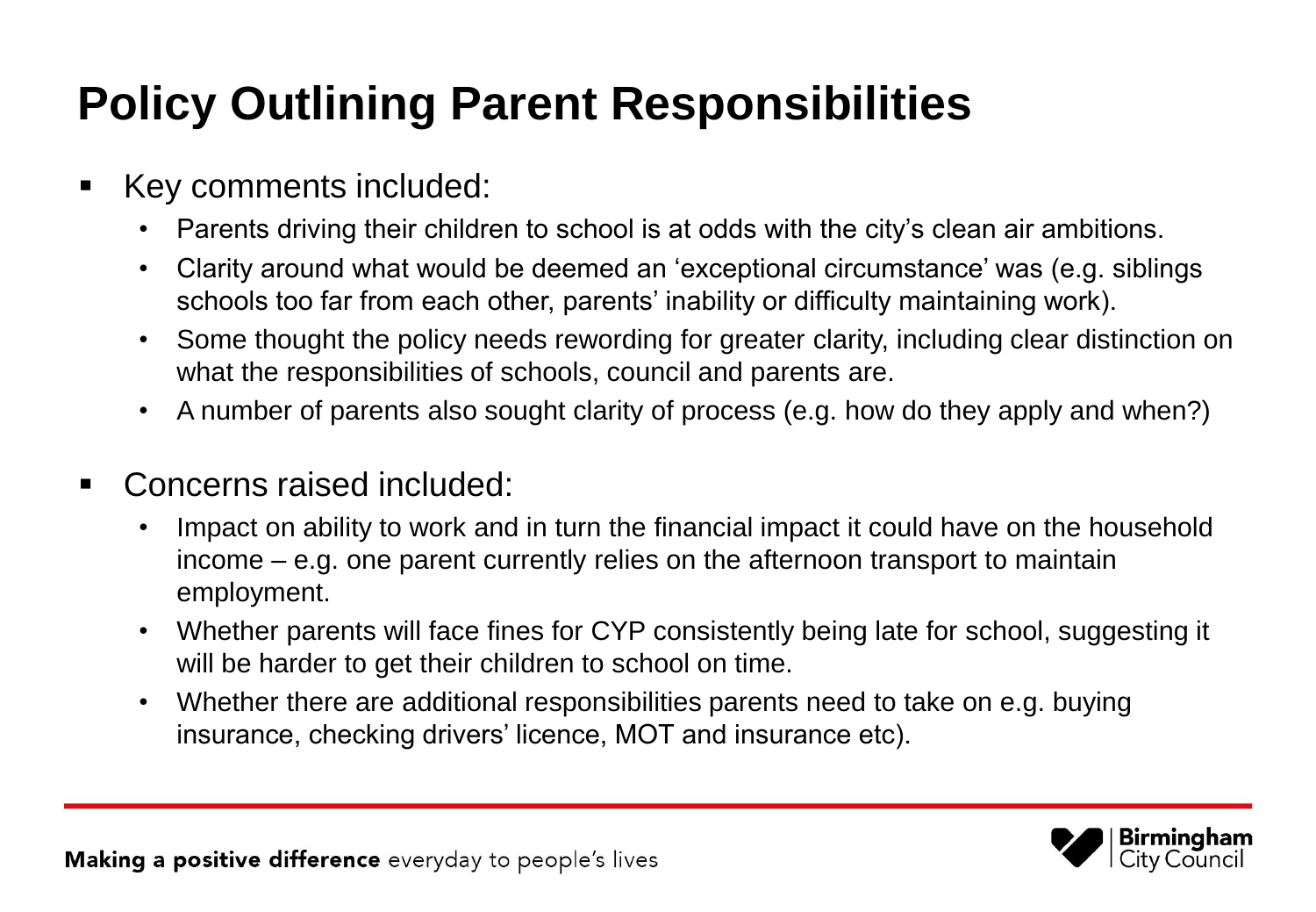### **Other: Guides**

- There were a number of questions relating specifically to guides, including:
	- whether there would be changes to the guide service (e.g. reduction in the number of guides, whether guides will be provided at all, provision of "generic" guides as opposed to named guides),
	- who makes the decision about who is assigned a guide and who is not,
	- how it will be assessed.
	- whether the provision of guides can be guaranteed on travel assist buses, and,
	- whether guides have been spoken to.
- There were also a few comments regarding parents' experience of the guide service. Key points included:
	- communication could be improved (e.g. being informed about the change in guides, how a change in circumstance affects service entitlement, reporting and resolving issues with guides),
	- guides do not fully understand the needs of the CYP,
	- guide turnover is an issue (i.e. one CYP has had 5 guides)
	- not having a guide means if there are issues there is no one there to help,

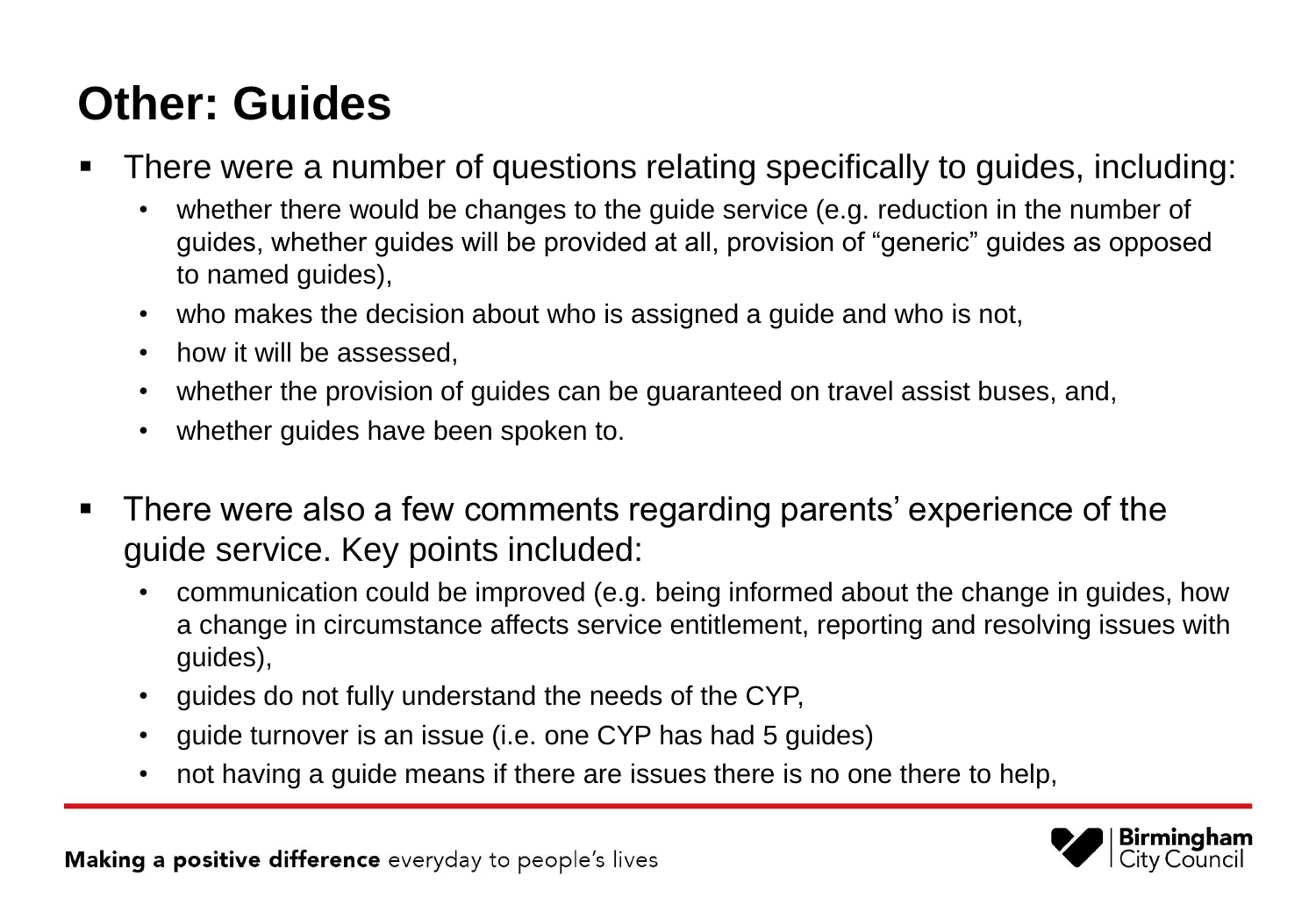# **Conclusion (1)**

- While there was some appreciation for simplification of policies, parents wanted further clarity on things such as:
	- The specific policies and processes.
	- Who is responsible for what (i.e. parents, schools, council etc).
	- What the definition of an 'exceptional circumstance' is.
	- Whether parents have any influence over the type of travel assistance they receive or whether the decision will be made for them (e.g. personal transport budget and independent travel training).
- **Feedback relating to the second stage appeals were largely mixed, with** no consensus about what a 'good' panel would look like (e.g. independent vs. knowing and understanding the needs of the CYP and family) and who should make up the panel (e.g. councillors or council officers or independent persons or a mixture of these).
- **There were several comments about the benefits of parents being able to** attend appeals and the importance of advocates, whether that be parents, family or friends or professional advocates.